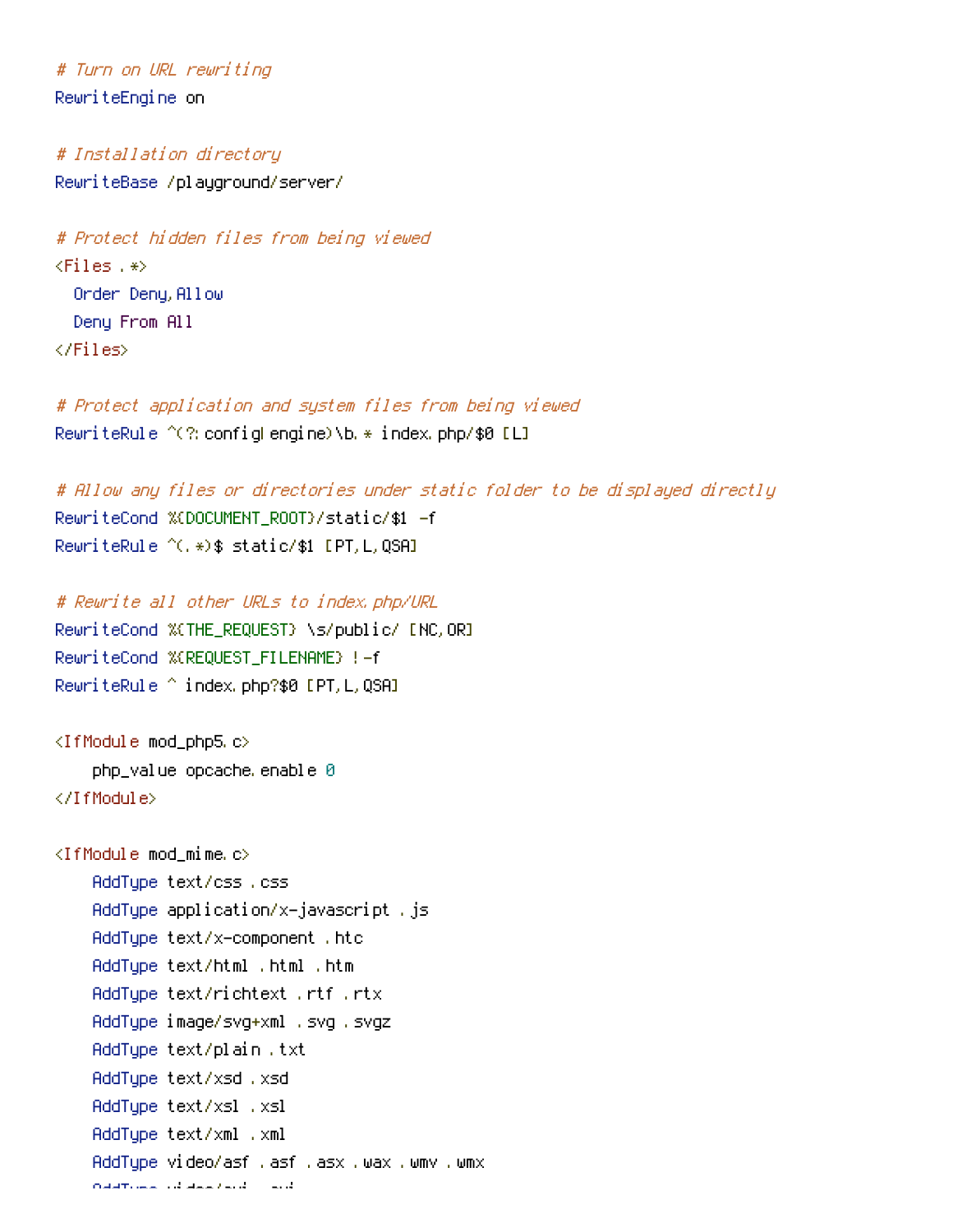AddType video/avi .avi AddType image/bmp .bmp AddType application/java .class AddType video/divx .divx AddType application/msword .doc .docx AddType application/vnd.ms-fontobject .eot AddType application/x-msdownload .exe AddType image/gif .gif AddType application/x-gzip .gz .gzip AddType image/x-icon .ico AddType image/jpeg .jpg .jpeg .jpe AddType application/vnd.ms-access .mdb AddType audio/midi .mid .midi AddType video/quicktime .mov .qt AddType audio/mpeg .mp3 .m4a AddType video/mp4 .mp4 .m4v AddType video/mpeg .mpeg .mpg .mpe AddType application/vnd.ms-project .mpp AddType application/x-font-otf .otf AddType application/vnd.oasis.opendocument.database .odb AddType application/vnd.oasis.opendocument.chart .odc AddType application/vnd.oasis.opendocument.formula .odf AddType application/vnd.oasis.opendocument.graphics .odg AddType application/vnd.oasis.opendocument.presentation .odp AddType application/vnd.oasis.opendocument.spreadsheet .ods AddType application/vnd.oasis.opendocument.text .odt AddType audio/ogg .ogg AddType application/pdf .pdf AddType image/png .png AddType application/vnd.ms-powerpoint .pot .pps .ppt .pptx AddType audio/x-realaudio .ra .ram AddType application/x-shockwave-flash .swf AddType application/x-tar .tar AddType image/tiff .tif .tiff AddType application/x-font-ttf .ttf .ttc AddType audio/wav .wav AddType audio/wma .wma AddType application/vnd.ms-write .wri AddType application/vnd.ms-excel .xla .xls .xlsx .xlt .xlw AddType application/zip .zip </IfModule>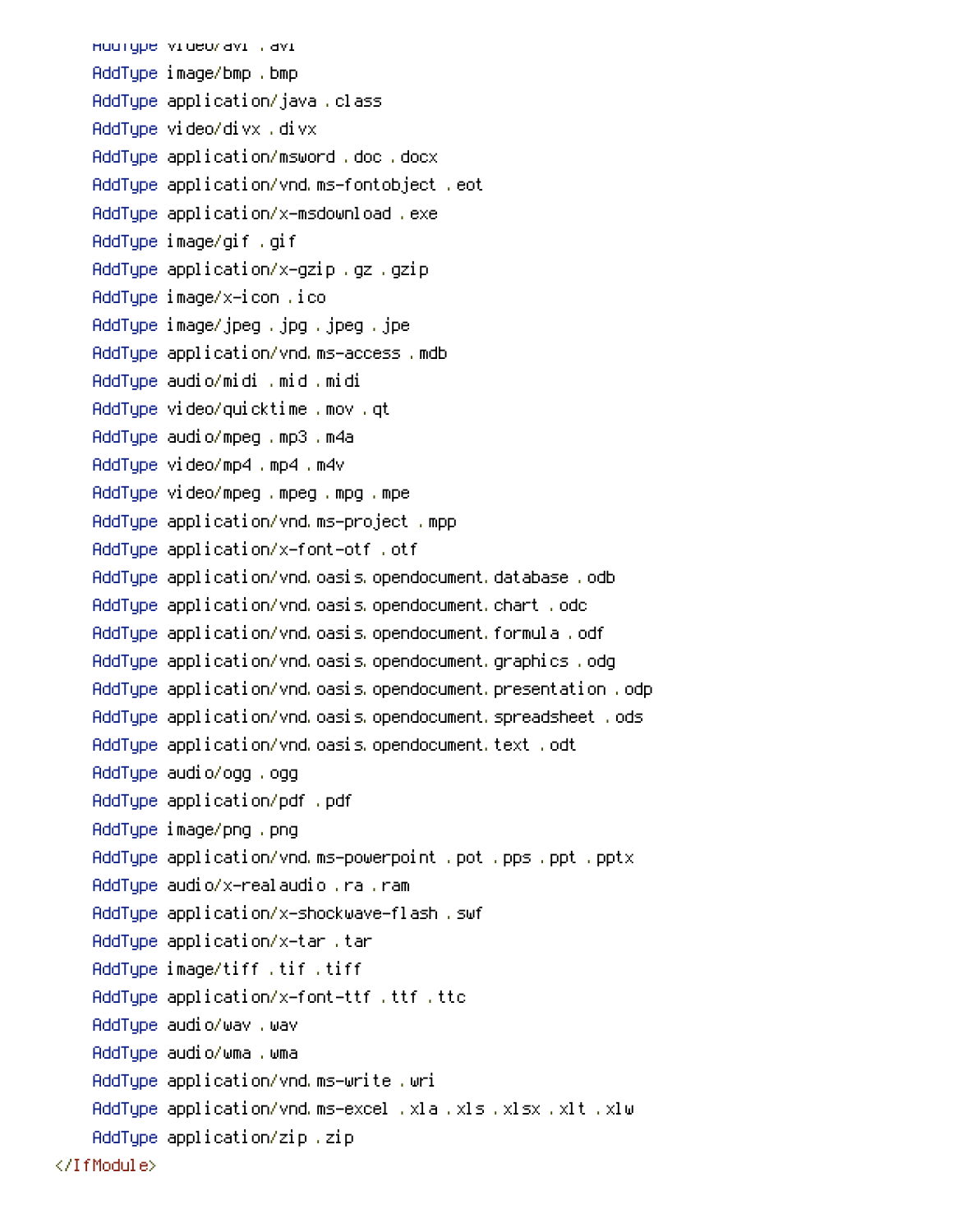# Compress response with gzip

<IfModule mod\_deflate.c>

<filesMatch "\.(js|css|json|xml|txt|html|php|woff|woff2|eot|ttf|svg|jpg|jpeg)\$"> SetOutputFilter DEFLATE

</filesMatch>

<IfModule mod\_setenvif.c>

<IfModule mod\_headers.c>

SetEnvIfNoCase ^(Accept-EncodXng|X-cept-Encoding|X{15}|~{15}|-{15})\$  $\hat{C}$ ((gzip|deflate)\s\*,?\s\*)+|[X~-]{4,13}\$ HAVE\_Accept-Encoding

RequestHeader append Accept-Encoding "gzip,deflate" env=HAVE\_Accept-Encoding

</IfModule>

## </IfModule>

<IfModule filter\_module="">

# HTML, TXT, CSS, JavaScript, JSON, XML, HTC:

| FilterDeclare  | <b>COMPRESS</b> |                                                           |
|----------------|-----------------|-----------------------------------------------------------|
| FilterProvider | <b>COMPRESS</b> | DEFLATE "%CONTENT_TYPE} = '\$text/html'"                  |
| FilterProvider | <b>COMPRESS</b> | DEFLATE "%CONTENT_TYPE} = '\$text/css'"                   |
| FilterProvider | <b>COMPRESS</b> | DEFLATE "%CONTENT_TYPE} = '\$text/plain'"                 |
| FilterProvider | <b>COMPRESS</b> | DEFLATE "%CONTENT_TYPE} = '\$text/xml'"                   |
| FilterProvider | <b>COMPRESS</b> | DEFLATE "%CONTENT_TYPE} = '\$text/x-component'"           |
| FilterProvider | <b>COMPRESS</b> | DEFLATE "%CONTENT_TYPE) = '\$application/javascript'"     |
| FilterProvider | <b>COMPRESS</b> | DEFLATE "%CONTENT_TYPE) = '\$application/json'"           |
| FilterProvider | <b>COMPRESS</b> | DEFLATE "%CONTENT_TYPE} = '\$application/xml'"            |
| FilterProvider | <b>COMPRESS</b> | DEFLATE "%CONTENT_TYPE} = '\$application/xhtml+xml'"      |
| FilterProvider | <b>COMPRESS</b> | DEFLATE "%(CONTENT_TYPE) = '\$application/rss+xml'"       |
| FilterProvider | <b>COMPRESS</b> | DEFLATE "%CONTENT_TYPE) = '\$application/atom+xml'"       |
| FilterProvider | <b>COMPRESS</b> | DEFLATE "%(CONTENT_TYPE) = '\$application/vnd.ms-         |
| fontobject'"   |                 |                                                           |
| FilterProvider | <b>COMPRESS</b> | DEFLATE "%(CONTENT_TYPE) = ' $\sin \theta$ age/svg+xml'"  |
| FilterProvider | <b>COMPRESS</b> | DEFLATE "X(CONTENT_TYPE) = $\frac{1}{2}$ \$image/x-icon'" |
| FilterProvider | <b>COMPRESS</b> | DEFLATE "%CCONTENT_TYPE) = '\$application/x-font-ttf'"    |
| FilterProvider | <b>COMPRESS</b> | DEFLATE "%CONTENT_TYPE} = '\$font/opentupe'"              |

FilterChain COMPRESS

FilterProtocol COMPRESS DEFLATE change=yes;byteranges=no

## </IfModule>

<IfModule mod\_filter.c>

## # Legacy versions of Apache

AddOutputFilterByType DEFLATE text/html text/plain text/css application/json AddOutputFilterByType DEFLATE application/javascript AddOutputFilterByType DEFLATE text/xml application/xml text/x-component